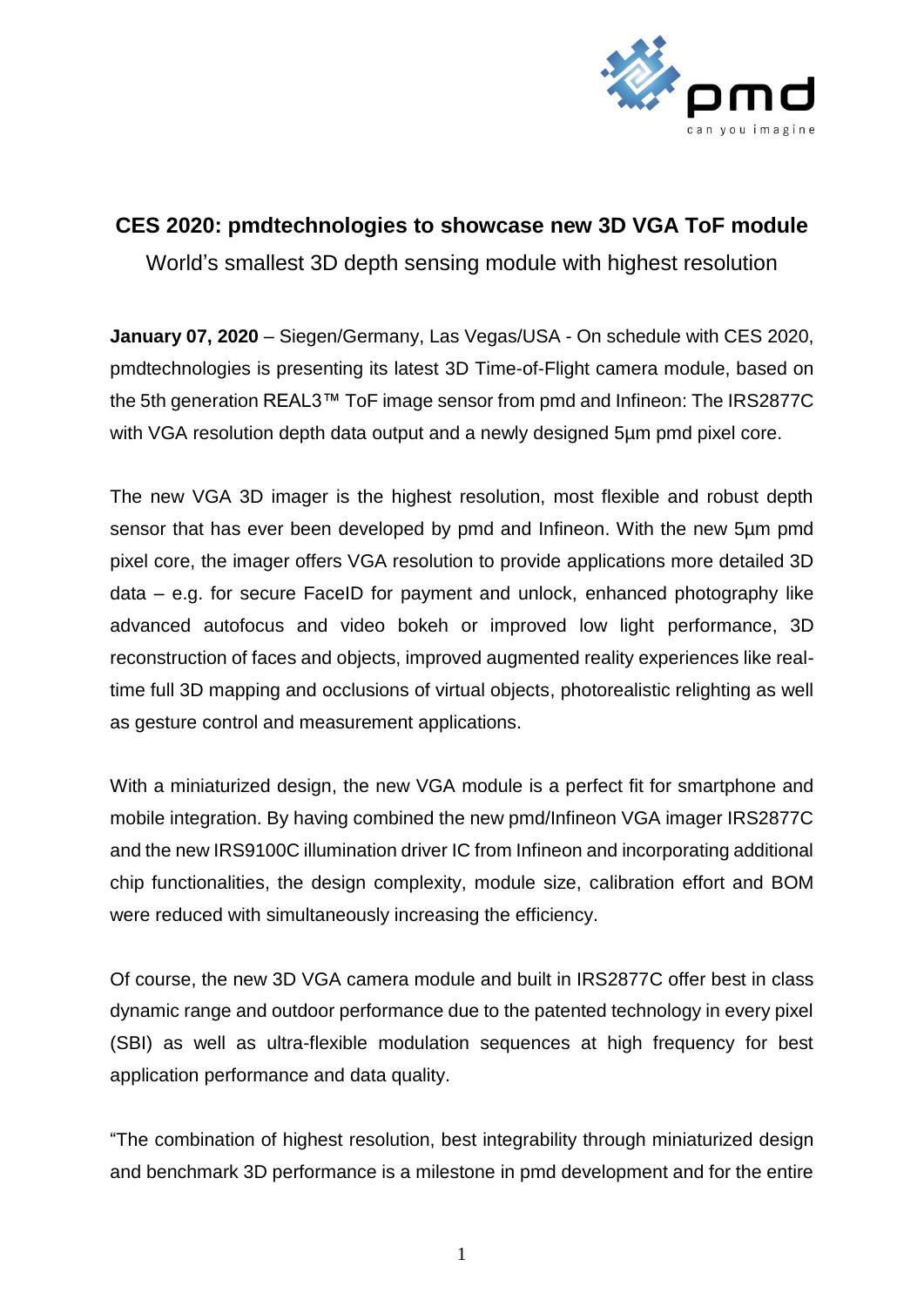

ToF technology", explains Samuel Freywald, Director Systems & Cameras at pmdtechnologies.

.We're passionate about setting new standards – and with the new VGA 3D camera module, which uses our IRS2877C imager, we did it again. Not only do we feature best in class performance, but we also provide the most dedicated depth sensing platform to our customers to develop their 3D application, which they can get on the market", adds Jochen Penne, Executive Board Member and Head of Business Development at pmd.

For live demos and meeting requests, please contact [events@pmdtec.com](mailto:events@pmdtec.com) or visit our joint Open Doors event on Wednesday, January 8<sup>th</sup>, 2020 at 5pm in our Exhibitor Suite 1310, Westgate Hotel Las Vegas.

## **About pmdtechnologies ag**

pmdtechnologies ag, a fabless IC company headquartered in Siegen, Dresden and Ulm/Germany with subsidiaries in the USA, China and Korea, is the worldwide leading 3D Time-of-Flight CMOS-based digital imaging technology supplier. Started up in 2002, the company owns over 350 worldwide patents concerning pmd-based applications, the pmd measurement principle and its realization. Addressed markets for pmd's 3D sensors are industrial automation, automotive and the wide field of consumer applications like smartphones. Further information is available at [pmdtec.com.](https://www.pmdtec.com/)